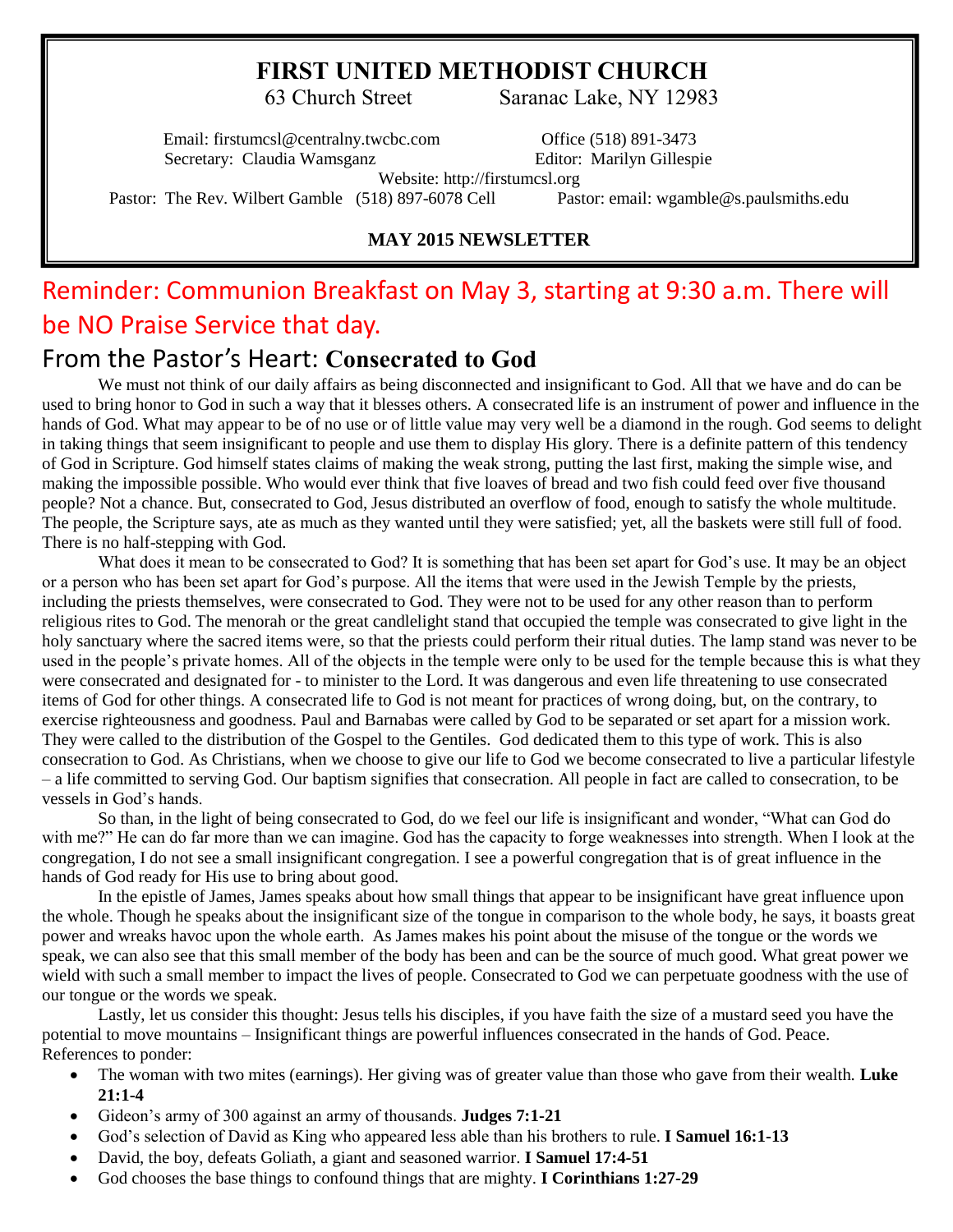- The humbled are exalted. **Matthew 18:4** & **Matthew 23:12**
- Faith, the size of a mustard seed has the capacity to move mountains. **Matthew 17:20**
- Two fish and five loaves of bread feed thousands. **John 6:5-13**
- Jesus uses mud and spit to heal a blind man's eyes. **John 9:1-7**
- The last first. **Matthew 19:30**
- The simple made wise. **Psalms 19:7**
- Small devises used to govern the whole body. **James 3:3-8**

Willest fachle

## **WORSHIP COMMITTEE**

Worship Committee met on Tuesday, April 21 at 10:30am to discuss and finalize plans for our next Communion Breakfast. This will take place on Sunday, May 3rd at 9:30am in the Fellowship Hall. Again, there will be NO 8:30am Praise Service this day. We are extending the food selections and planning to service an additional amount of people. We've scheduled the physical set-up for Saturday, May 2nd at 11:00am. We also discussed plans for our Mother's Day Service - Special Speaker, Readers and Flowers for our mothers and for Pentecost Sunday (May 24th) decorating the church in red and white and encouraging parishioners to wear something red that day. Our next meeting will be held on June 9th at 10:30am in the Tellers Room.

## **FROM THE STAFF/PASTOR PARISH RELATIONS COMMITTEE (S/PPRC)**

How to contact Pastor Wilbert? If you want to talk to him and want to be sure he's available, it would be best to call ahead and ask for an appointment. While he welcomes folks dropping by, with an appointment, you'll have his full attention. If you need to reach him after church office hours, his cell phone is 897-6078, his e-mail is: [wgamble@s.paulsmiths.edu.](mailto:wgamble@s.paulsmiths.edu) Do not hesitate to call him if you need him.

# $Findus on$

**Facebook** DID YOU KNOW... Your church can be found on Facebook. Just go to First United Methodist Saranac Lake. (complete with capital letters and spaces.) When the page comes up, click on "like."

### **ADDED INCOME – ONLINE SHOPPING**

[umcmarket.org](http://umcmarket.org/) This program is for online shopping at a large number of stores. When you purchase through UMCmarket, which is quite easy, a percentage of your purchase price will be sent to umcmarket in our church's name. When the amount reaches \$100, a check will be sent to the church. Every little bit helps and if we work together, we can really make a difference. If you're ordering online, please set up an account, select Saranac Lake as your church and get the little cross and flame button on your computer - in the upper right hand corner. When you are ready to shop, click on that button first and then when their site opens, click on the store you are shopping from.

NOTE: If you are shopping at Amazon.com, be sure to read the special instructions just for that site to be sure your donation is recorded! So, just go to the site, follow the instructions to set up your account and happy shopping while helping the church at the same time. If you have any questions, please contact Cindy Smith at 891-3915.

#### **FUEL FUND**

Contributions to the Fuel Fund have helped to reduce the strain on the budget. To contribute to the fuel fund, envelopes are made available in the pews or just write Fuel Fund on your check in the memo line and place it in the offering place. Prayerfully consider how you can help and whatever the amount, do it with love and remember, "God Loves a Cheerful Giver!".

#### **COMING !**

Have you come to church and noticed folks you don't recognize? Do you see people you haven't seen in a while and can't put a name with the face? Would you like to be able to find contact information for someone in the church? Well, help is on the way!

We will be working with Lifetouch Studios to produce a new pictorial Directory. And, of course, you will be able to purchase photos as you wish. This is a free service to the church and there is no pressure or obligation to buy.

**DETAILS:** The photographers will be here June 17 & 18 from 2 – 9 pm. More information will be forthcoming.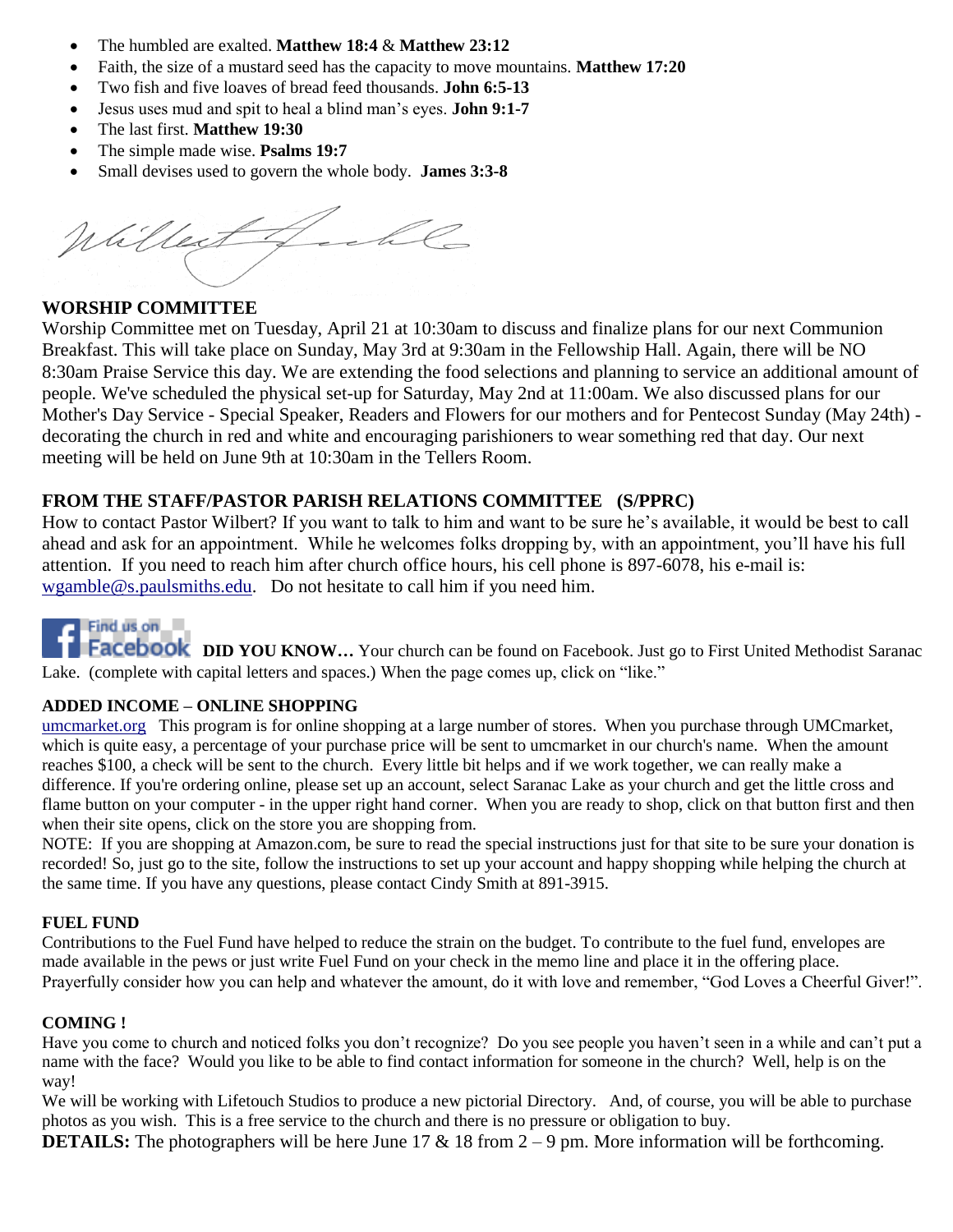## **CHURCH COUNCIL**

Since several members of the committee were out of town, the meeting was brief. The Finance committee reported the following:

- Building use donations are up due to Zumba and the Saranac Lake Young Arts Association
- Janitor expenses are up because Unifirst is providing caropets in the entries and fresh carpets are supplied biweekly Fuel costs cxontinue to be under last year due to the lower cost of fuel oil. For the first three months of this year, we used 880m more gallons but the cost was much lower.
- Repairs and maintenance are up due to the cost of moving the organ from Bloomingdale and repairing the church doors.
- We are up to date on paying our Ministry Shares (formerly called apportionments).

## **UNITED METHODIST WOMEN**

At the meeting on April 12, the group completed their list of mission projects for 2015. The program was a speaker from Grace Pantry. At the May meeting, they will tour the pantry and make a donation at that time. The Fall District meeting will be hosted by the Saranac Lake United Methodist Women. The date is October 17.

## **TRUSTEES HIGHLIGHTS**

Work on the entryway and tower room is complete. Now we need to look at the furnishings – rugs, chairs, etc.

# **NOTES ON OUR VARIOUS FUNDS**

These funds are all ongoing, and are in constant need of contributions.

As of March 31, 2015 the **ORGAN FUND** had a balance of \$6,568.00.

As of March 31, 2015, the **ROOF FUND** had a balance of \$33,511.21 owed to NBT Bank. We are paying \$1550.72 monthly toward that mortgage. Of late, several people have made contributions toward the principal on that loan. Doing this will reduce the overall amount owed.

# **PRAISE SERVICE IN NEED OF MUSICIAN**

Bruce Barnard has located a laptop computer and has downloaded the CD's for our three hymn books onto it. This computer will be available for services. See Bruce or Marilyn to learn how to program it. It will be located in Pastor Wilbert's office and is only for use with church services!

We hope that using the computer will be temporary and that someone who plays a musical instrument will step forward and donate their services in selecting and accompanying the praise music.

# **ANNUAL CONFERENCE**

Each congregation is asked to bring a container of water taken from a place where Native Americans may have lived.

This year, the conference will again be at the OnCenter in Syracuse from May 27-30. Five members of our congregation will be attending: Pastor Wilbert, Bill Kelting (our lay delegate) and Mitchel Smith, Cindy Smith and Marilyn Gillespie as equalization members. (Equalization members are selected by the District Superintendent and the District lay leaders, so that the number of clergy and number of laity are equal. Clergy includes those who are retired as well as those with assignments other than pastorates.)

## **RUMMAGE SALE**

It's that time again. Our Spring rummage sale was held April 23,24 ,25.

The following people set-up tables: Jim & Linda Pierson, Alan & Nancy Roberts, Bill & Diane Kelting, John & Virginia Santy, Jim & Barbara Halla, Grant Besio, Charlotte Hall. Helping with the sale and move boxes were: Mitchel Smith, Joel Wit, Neil Stoner, Jim & Linda Pierson, Elders Siddoway & Melearis. Charlotte Hall, Barbara Halla, Jean McDonough, Merle Smith, Nancy Roberts, Joan Sleinkofer, Virginia Santy, Gina Norton, Gail Plunket, Avana Forsyth, Josie Defuria, Linda Otis, Angelique Woodward, Maxine Chardeen, Jessie Aubin, Eileen McCalvin, Helen May, Gayle Vasukynas, Anita Messerole, Rachel Hewitt, Diane Kelting, Cindy Nadon, Dolores Commo, Nancy Cross, Shirley Seney, Eva Stinson, Karen Potts, Michelle Davis & daughter, Marlene Martin, Ruth Damp, Darrell Davies. Bob Donaldson took 2 loads to the landfill. The items that were not sold High Peaks Hospice, David Keefe, Humane Society, Voluntary Health Asso, Brighton Food Pantry, Austin Dridge picked up to make use of. We also supplied two different families for free with items they needed. So, in spite of the lousy weather, other things going on in town we managed to make \$3,230 to benefit the church. A very special THANK YOU to everyone who helped. It was greatly appreciated.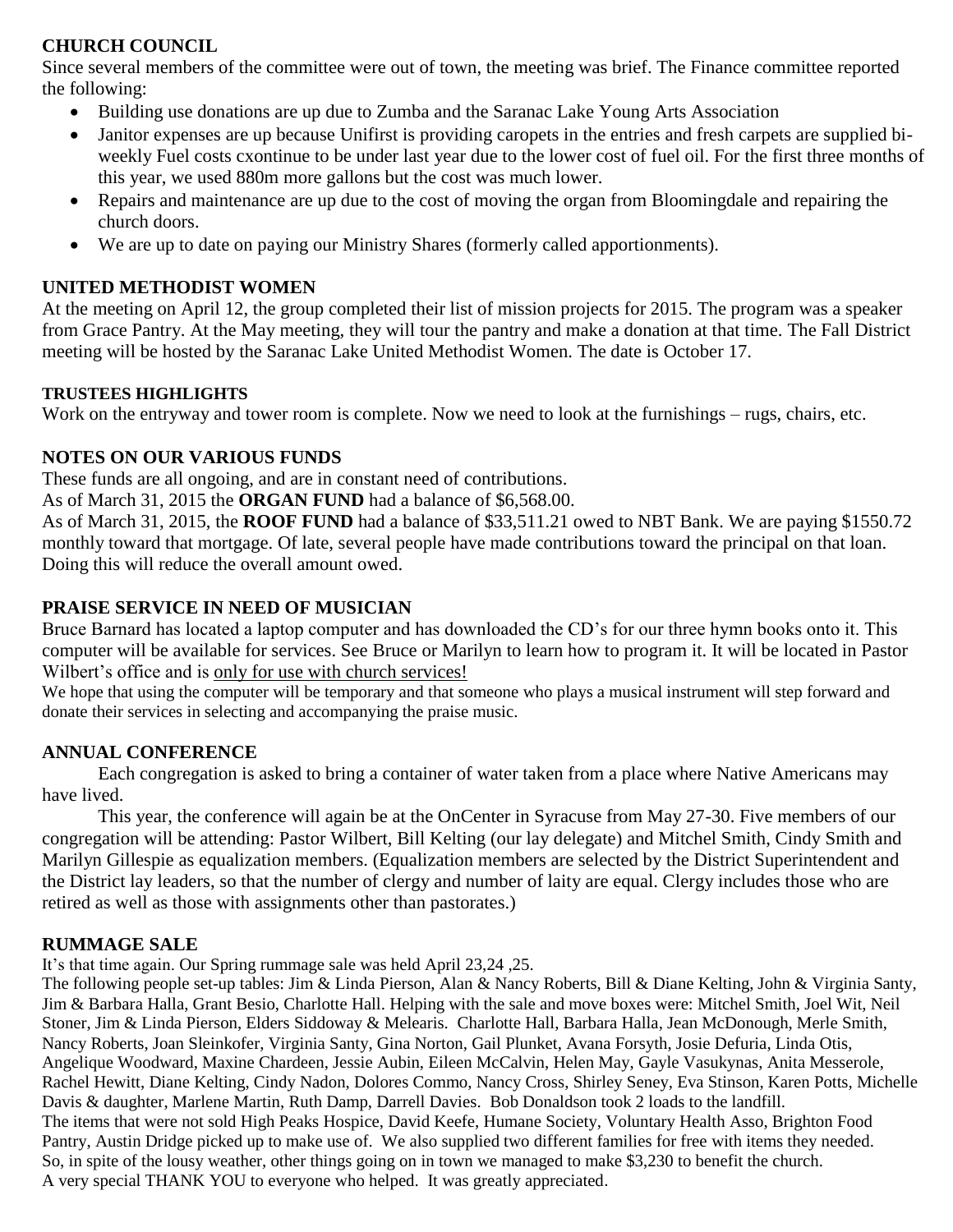#### **LECTIONARY for MAY**

#### **May 24 May 31**

Acts 2:1-21 Isaiah 6:1-8 Psalm 104:24-24,35b Psalm 29 Romans 8:22-27 Romans 8:12-17 John 15:26-27; 16:4b-15 John 3:1-17

**May 3 May 10 May 10** Acts 8:26-40 Acts 10:44-48 Acts 1:15-17, 21-26 Psalm 22:25-31 Psalm 98 Psalm 1 I John 4:7-21 I John 5:1-6 I John 5:9-13 John 15:1-8 John 15:9-17 John 17:6-19

Pentecost Sunday 1st Sunday After Pentecost/Trinity Sunday

#### MAY BIRTHDAYS

- 2 Georgia McMinn
- 4 Kathy Cross
- 5 Lenore Leavitt
- 6 Britany Clark
- 7 Jessie Aubin Matthew Huyck
- 8 Raymond Harris
- 11 Kathy Hannon Marsha Morgan Brian Stinson
- 13 Allison Gregory Ashley Kent Brett King
- 15 Madelyn & Katelyn Gay Patty Hall Greenia
- 17 Dave Martelle
- 18 Emily & Andrew Gay
- 20 Hillary Pond Michelle Simmons
- 22 Dustin Lawrence
- 24 Justina Deitz
- 25 Karen Dailey
- 26 Elwin Hall Madelyn Mader Michael Martin Claudia Wamsganz
- 27 Erin Hesseltine
- 29 Greg Bowler

#### MAY ANNIVERSARIES

- 21 Bucky & Shirley Seney 60 yrs. 2015
- 27 John & Robin Gay

# **JUNE BIRTHDAYS**

- 1 Jennifer Tuggey
- 2 John Gay
- 3 Michelle Davis Jim Halla Benjamin LeBlanc
- 6 Brianna Bandru
- 10 Kara Mae Besio Teradon Collins Kitty Peightal Harley Jean Wilson
- 13 Marilyn Gillespie
- 15 Derek Amberman Michael Campbell Cheri Fisher
- 16 Steve Smith
- 18 Jared Bandru Ross Dailey Brandon Dupree Bruce McDowell
- 19 Joan Sleinkofer
- 20 Darrell Davies
- 21 Richard McDonald 22 Brandon Stamper
- Austin James 23 Marisa Farmer
- Kristyn Meyer Makenzie Moody
- 24 Linda Banta Lee Bouton
- 28 Sheree A. Aubin
- 29 Donny Gay
- 30 Shirley Pickreign

#### **JUNE ANNIVERSARIES**

- 9 Rusty & Wanda Knobel
- 13 Art & Eileen Leavitt
- 15 Mike & Jen Tuggey
- 19 Ted & Sandy Bandru 26 Jim & Linda Pierson
- 28 Joe & Cheri Fisher
- 

5th Sunday of Easter 6th Sunday of Easter/Mother's Day 7th Sunday of Easter/Ascension Sunday

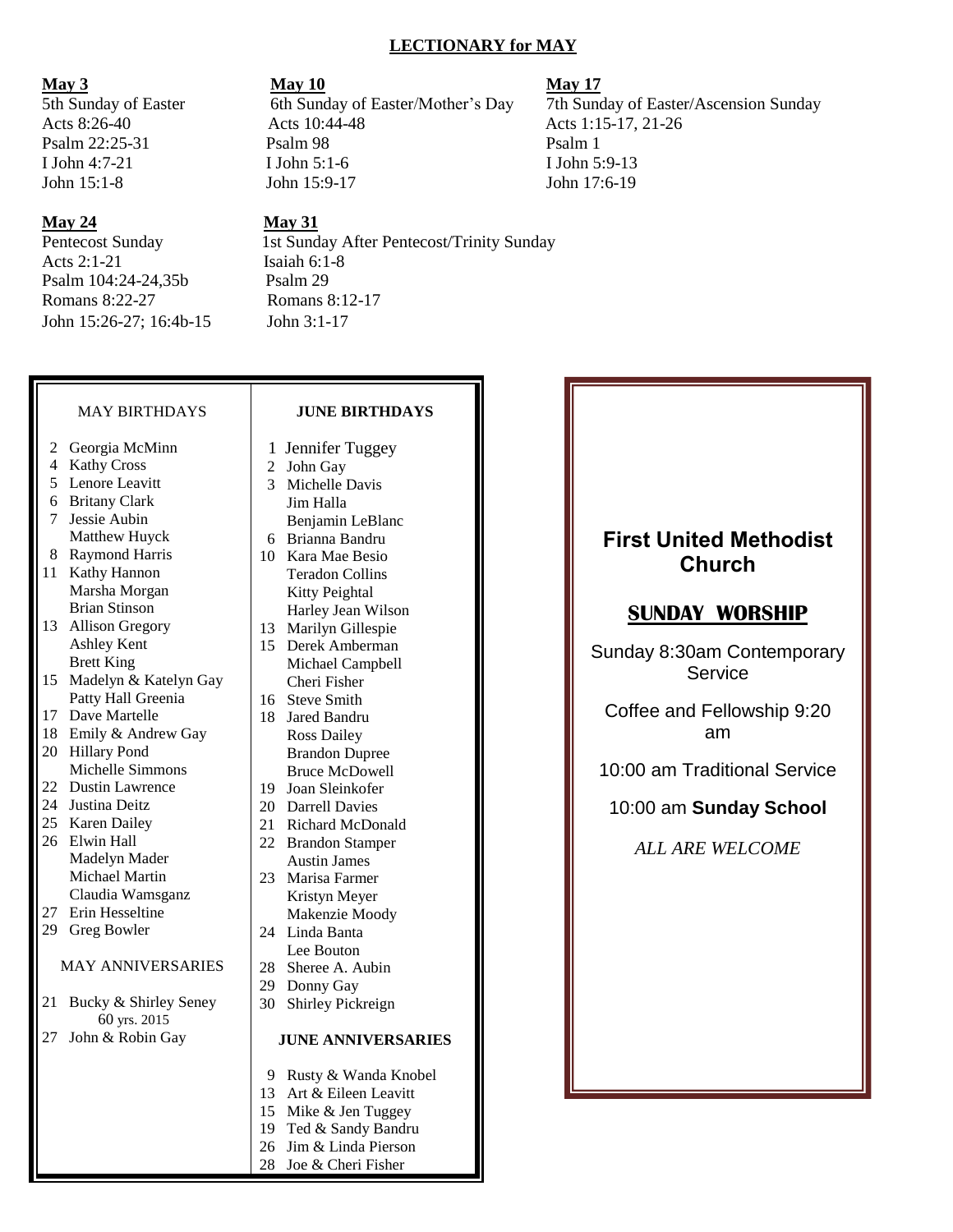| <b>DAY</b><br><b>DATE</b> | TIME              | <b>EVENT</b>                      | <b>PLACE</b>           |
|---------------------------|-------------------|-----------------------------------|------------------------|
| Thur.<br>May 14           | $6:30 \text{ pm}$ | UMW meeting                       | Heidi Rich Room        |
| Sat.<br>May 16            | $8:00$ am         | Men's Breakfast                   | <b>Fellowship Hall</b> |
| Mon.<br>May 18            | $7:00 \text{ pm}$ | <b>Church Council</b>             | Tellers Room           |
| Thur. May 21              | $6:00 \text{ pm}$ | Girl Scout Leader's meeting       | Tellers Room           |
| Wed. May 27 - Sat. May 30 |                   | Annual Conference in Syracuse, NY |                        |

## **WEEKLY EVENTS**

| *Sun. May 3, 10, 17, 24, 31 | $5:00 - 6:00$ pm  | Zumba                          | <b>Fellowship Hall</b> |
|-----------------------------|-------------------|--------------------------------|------------------------|
| *Wed. May 6, 13, 20, 27     | 12 noon           | Pastor Wilbert Noon Devotional | DeChantel Apts.        |
| *Wed. May 6, 13, 20, 27     | $5-6$ pm          | <b>Community Supper</b>        | <b>Fellowship Hall</b> |
| *Wed May 6, 13, 20, 27      | $7:00 \text{ pm}$ | AA                             | Heidi Rich Room        |
| *Thurs. May 7, 14, 21, 28   | $7:00 \text{ pm}$ | <b>Choir Rehearsal</b>         | Choir Room             |
| May 1, 8, 15, 22, 29        | $7:00$ pm         | <b>Bible Study</b>             | Lounge                 |
| May 2, 9, 16, 23, 30        | $9:30 - 10:30$    | Zumba                          | <b>Fellowship Hall</b> |
| May 2, 9, 16, 23, 30        | $5:00 \text{ pm}$ | <b>Lutheran Services</b>       | Sanctuary              |
|                             |                   |                                |                        |